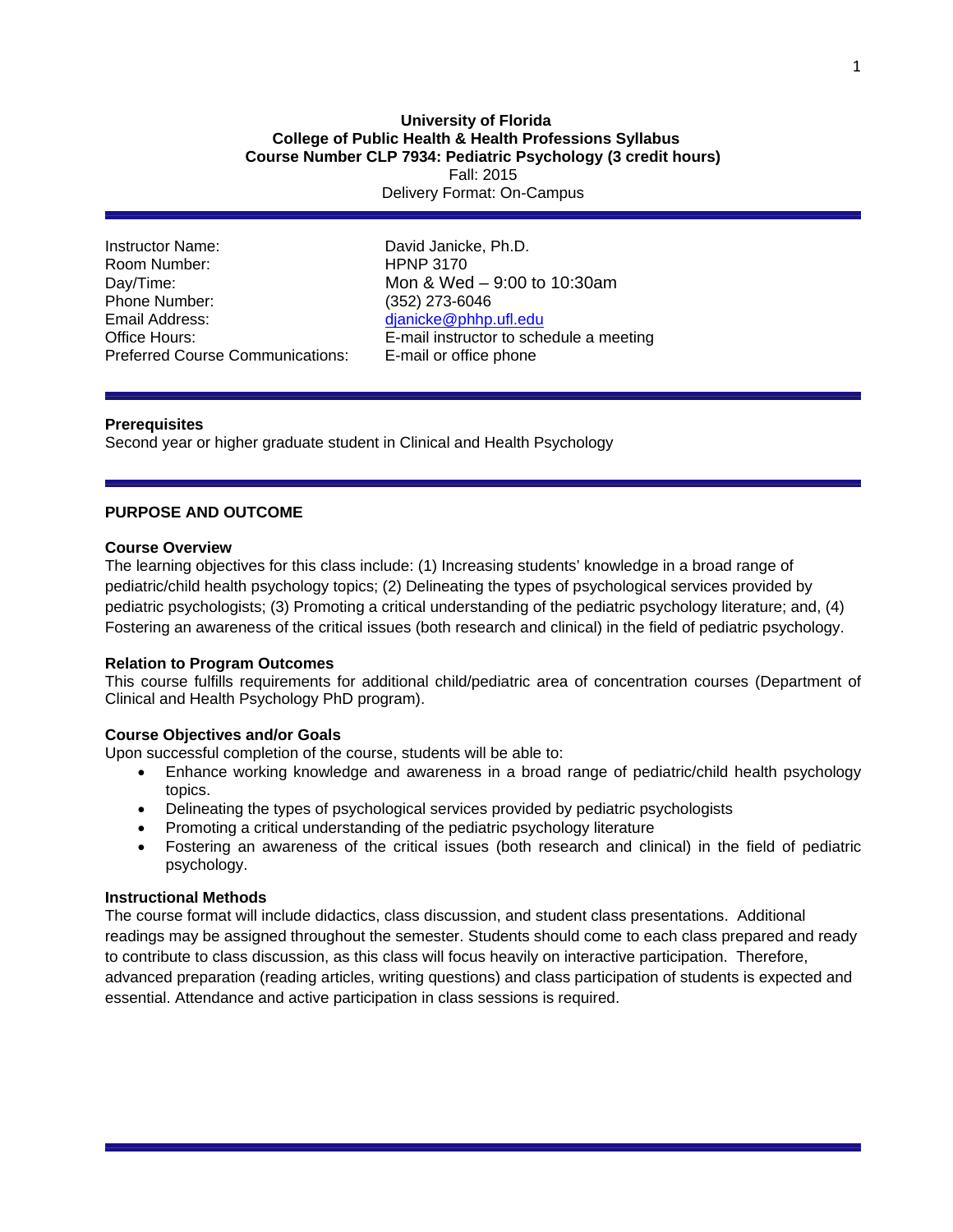# **DESCRIPTION OF COURSE CONTENT – WEEKLY TOPICS & READINGS**

| Week $1 -$                             | <b>History of Pediatric Psychology</b>                                                                                                                                                                                          |  |  |  |  |  |
|----------------------------------------|---------------------------------------------------------------------------------------------------------------------------------------------------------------------------------------------------------------------------------|--|--|--|--|--|
| Monday, Aug 24 <sup>th</sup>           | •HPP $4th$ Edition – Chapter 1: Aylward, Bender, Graves & Roberts (2009). Historical<br>Developments and Trends in Pediatrics Psychology. (pp. 3-18).                                                                           |  |  |  |  |  |
|                                        | •Lavigne, J.V. (2013). Commentary for Pioneers in Pediatric Psychology: Thirty-Seven<br>Years of Research, Training, and Clinical Practice in Pediatric Psychology. Journal of<br>Pediatric Psychology, 38, 135-140.            |  |  |  |  |  |
|                                        |                                                                                                                                                                                                                                 |  |  |  |  |  |
| Wed, Aug 26th                          | <b>Professional Roles in Pediatric Psychology</b>                                                                                                                                                                               |  |  |  |  |  |
|                                        | •Drotar et al. (2003). Professional roles and practice patterns. In M. Roberts (Ed.),<br>Handbook of Pediatric Psychology (pp 50-68). New York: The Guilford Press.                                                             |  |  |  |  |  |
|                                        | •Opipari-Arrigan, L., Stark, L., & Drotar, D. (2006). Benchmarks for work performance of<br>pediatric psychologists. Journal of Pediatric Psychology, 31, 630-642.                                                              |  |  |  |  |  |
|                                        |                                                                                                                                                                                                                                 |  |  |  |  |  |
| Week 2 - Monday,<br><b>August 31st</b> | Models of Illness, Health Promotion & Behavior Change                                                                                                                                                                           |  |  |  |  |  |
|                                        | • HPP 4 <sup>th</sup> Edition - Chapter 40. Wilson & Lawman (2009). Health Promotion in Children<br>and Adolescents: An Integration of the Biopsychosocial Model and Ecological<br>Approaches to Behavior Change (pp. 603-617). |  |  |  |  |  |
|                                        | •Rosenstock, I. M.; Strecher, V. J., Becker, M. H. (1 January 1988). "Social Learning<br>Theory and the Health Belief Model". Health Education & Behavior 15 (2): 175-183.                                                      |  |  |  |  |  |
|                                        | •Modi et al (2012). Pediatric Self-management: A Framework for Research, Practice<br>and Policy. Pediatrics, 129, e473-e485.                                                                                                    |  |  |  |  |  |
|                                        | .OPTIONAL: . Ryan et al (2008). Facilitating health behaviour change and its<br>maintenance: Interventions based on Self-Determination Theory. The European Health<br>Psychologist, 10, 2-5.                                    |  |  |  |  |  |
|                                        | •Prochaska, DiClemente & Norcross (1992). In Search of How People Change:<br>Applications to Addictive Behavior. American Psychologist, 47, 1102-1114.                                                                          |  |  |  |  |  |
|                                        |                                                                                                                                                                                                                                 |  |  |  |  |  |
| Wed, Sept 2 <sup>nd</sup>              | <b>NO CLASS - FAC</b>                                                                                                                                                                                                           |  |  |  |  |  |
|                                        |                                                                                                                                                                                                                                 |  |  |  |  |  |
| Week 3 - Mon, Sept 7th                 | <b>NO CLASS - LABOR DAY</b>                                                                                                                                                                                                     |  |  |  |  |  |
|                                        |                                                                                                                                                                                                                                 |  |  |  |  |  |
| Wed, Sept 9th                          | <b>Adjustment, Coping and Quality of Life</b>                                                                                                                                                                                   |  |  |  |  |  |
|                                        | .Wallander, J.L., et al (2003). Psychosocial adjustment of children with chronic physical<br>conditions. In M. Roberts (Ed.), Handbook of Pediatric Psychology (pp 141-148).                                                    |  |  |  |  |  |
|                                        | •Compas et al (2012). Coping with Chronic Illness in Childhood and Adolescence.<br>Annual Review of Clinical Psychology, 8, 455-480.                                                                                            |  |  |  |  |  |
|                                        | •OPTIONAL: HPP $4^{\text{th}}$ Edition – Chapter 51: Baraket, Pulgaron, & Daniel (2009).                                                                                                                                        |  |  |  |  |  |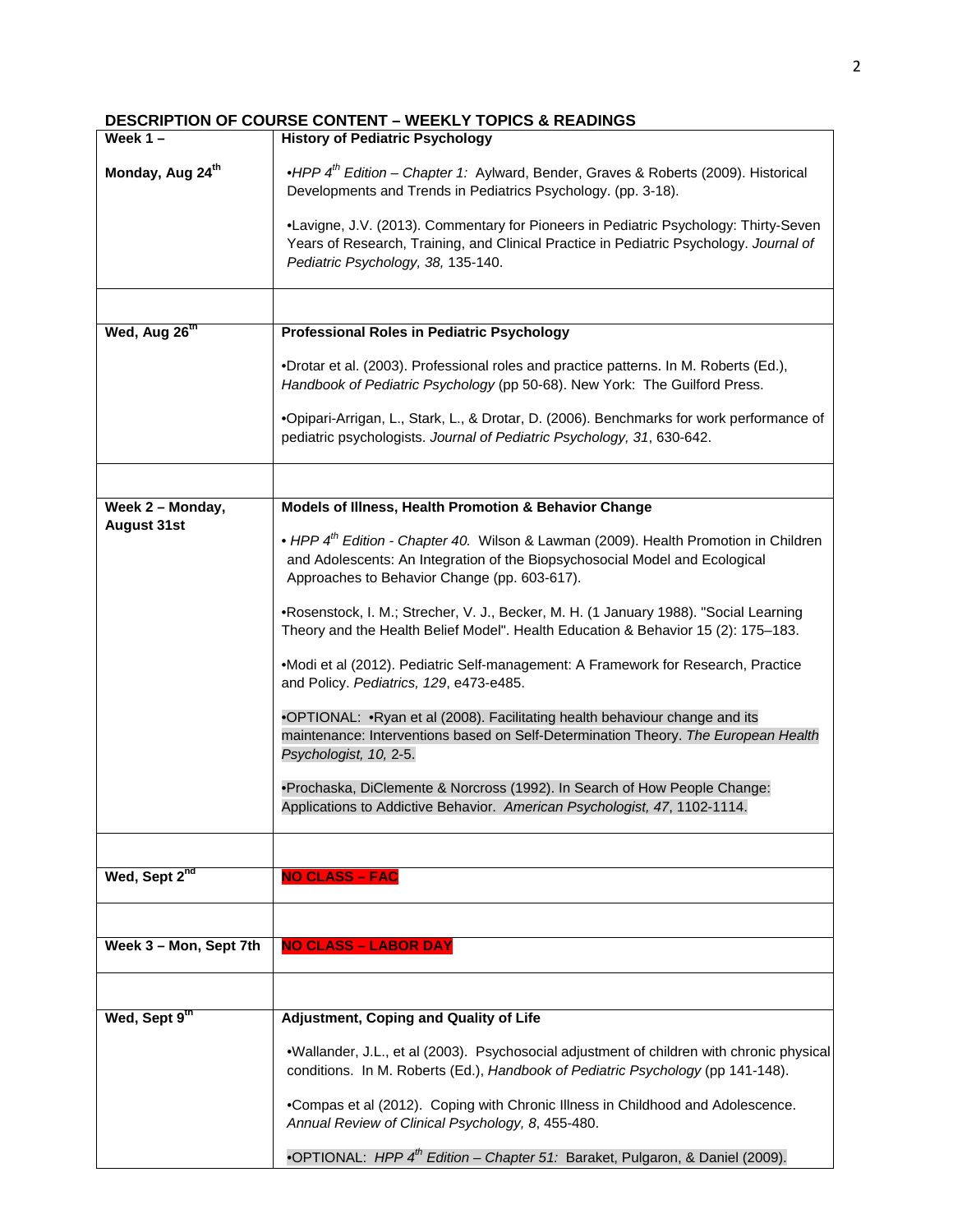|                               | Positive Psychology in Pediatric Psychology. (pp. 763-773).                                                                                                                                                                                                              |
|-------------------------------|--------------------------------------------------------------------------------------------------------------------------------------------------------------------------------------------------------------------------------------------------------------------------|
|                               | . OPTIONAL: Maloney & Gross (2004). Coping with chronic health conditions. In D.<br>Clay (ed) Helping Schoolchildren with Chronic Health Conditions (pp. 81-98, plus<br>handouts to p.142). New York: The Guilford Press                                                 |
|                               |                                                                                                                                                                                                                                                                          |
| Week $4-$                     | <b>Adherence</b>                                                                                                                                                                                                                                                         |
| Monday, Sept 14th             | •HPP 4 <sup>th</sup> Edition - Chapter 9: La Greca, A. M., & Mackey, E.R. (2009). Adherence in<br>Pediatric Treatment Regimens (pp. 130-152).                                                                                                                            |
|                               | .Wu, Y., et al (2013). Pediatric Psychologist use of adherence assessments and<br>interventions. Journal of Pediatric Psychology, 38, 595-604.                                                                                                                           |
|                               | •Pai AL, McGrady M. (2014). Systematic review and meta-analysis of psychological<br>interventions to promote treatment adherence in children, adolescents & young adults<br>with chronic illness. J Pediatr Psychol, 39, 918-31                                          |
|                               | •OPTIONAL: Pai, AL & Drotar, D. (2010). Treatment adherence impact: the systematic<br>assessment and quantification of the impact of treatment adherence on pediatric<br>medical & psychological outcomes. J Pediatr Psych, 35, 383-93.                                  |
|                               |                                                                                                                                                                                                                                                                          |
| Wed, Sept 16 <sup>th</sup>    | <b>Training and Competencies in Pediatric Psychology</b>                                                                                                                                                                                                                 |
|                               | .Palermo, T., Janicke, D, McQuaid, E., Mullins, L., Robins, P., & Wu, Y (2014).<br>Recommendations for training in pediatric psychology: Defining core competencies<br>across training levels. Journal of Ped Psych, 39, 965-984.                                        |
|                               | •Steele et al (2014). Commentary: Finding the Middle Bowl: Goldilocks' Lessons on<br>Professional Competencies in Pediatric Psychology. Journal of Pediatric Psych, 39,<br>988-997.                                                                                      |
|                               | .Cohen (2014). Commentary: Competencies in Pediatric Psychology: Polishing<br>Pandora's Box Journal of Pediatric Psych, 39, 985-987.                                                                                                                                     |
|                               | •OPTIONAL: Spirito, A., Brown, R.T., D'Angelo, E., Delamater, A., Rodrigue, J., &<br>Segal, L. (2003). Society of Pediatric Psychology Task Force Report:<br>Recommendations for the training of pediatric psychologists. Journal of Pediatric<br>Psychology, 28, 85-98. |
|                               |                                                                                                                                                                                                                                                                          |
| Week $5-$                     | <b>Inpatient Consultation &amp; Liaison</b>                                                                                                                                                                                                                              |
| Monday, Sept 21 <sup>st</sup> | • HPP $4^{th}$ Edition – Chapter 8: Carter, B.D., Kronenberger, W.G., Scott, E, & Ernst,<br>M.E. (2009). Inpatient Pediatric Consultation - Liaison (pp. 114-129).                                                                                                       |
|                               | •Drotar D. (2000). Consultation and collaboration in pediatric inpatient settings. In D.<br>Drotar (ed), Consultation with Pediatricians: Psychological Perspectives. pp 49-63.<br>Plenum Press, New York.                                                               |
|                               |                                                                                                                                                                                                                                                                          |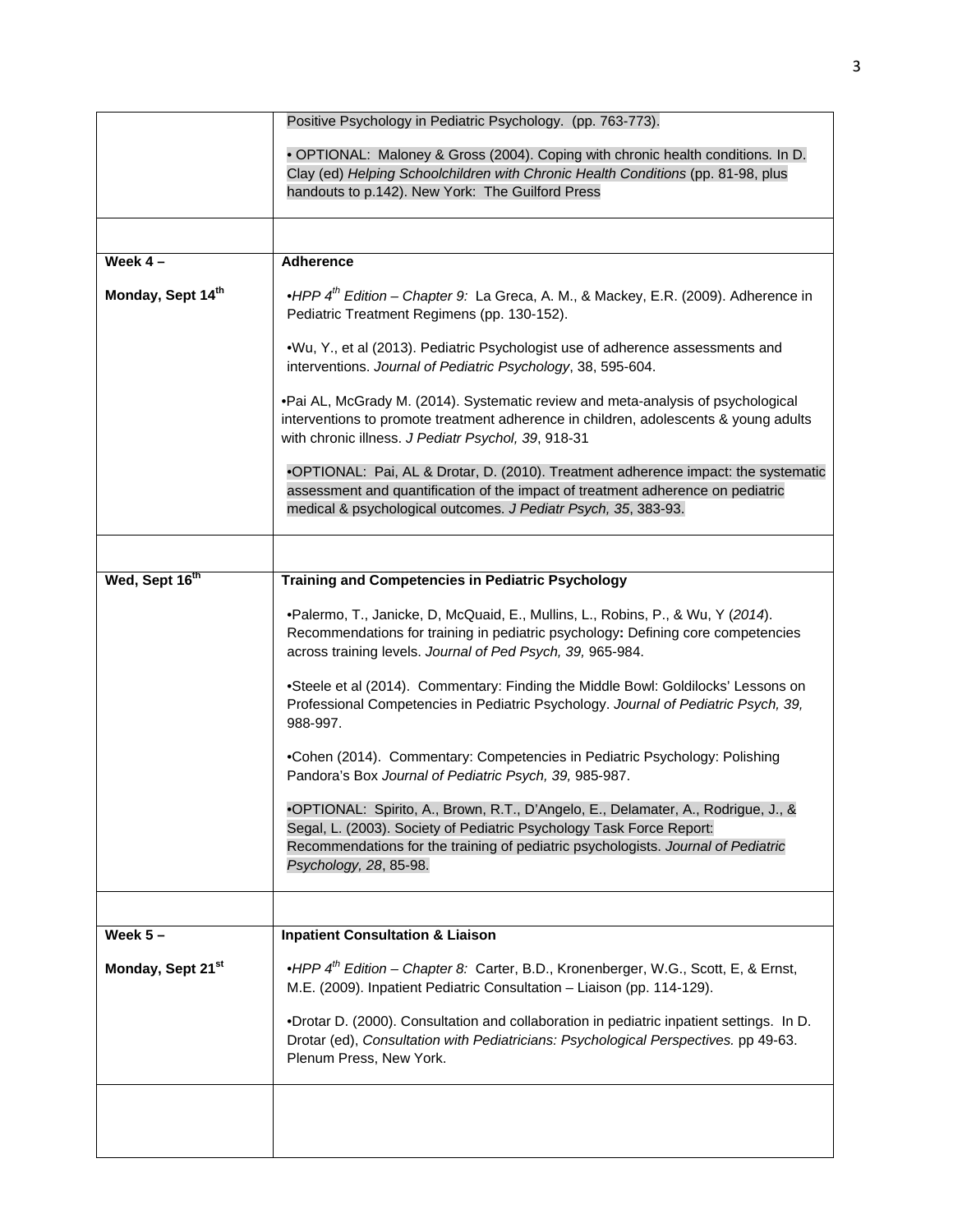| Wed, Sept 23rd                | <b>Clinical Practice in Pediatric Psychology &amp; Health Insurance</b>                                                                                                                                                                                                                                                      |
|-------------------------------|------------------------------------------------------------------------------------------------------------------------------------------------------------------------------------------------------------------------------------------------------------------------------------------------------------------------------|
|                               | •HPP $4^{th}$ Edition – Chapter 5: Tynan, Stehl, & Pendley (2009). Health Insurance and<br>Pediatric Psychology (pp. 71-88).                                                                                                                                                                                                 |
|                               | .Lines, M.A. et al. (2012). Commentary: The Use of Health and Behavior Codes in<br>Pediatric Psychology: Where Are We Now? JPP, 37, 486-490.                                                                                                                                                                                 |
|                               |                                                                                                                                                                                                                                                                                                                              |
| Week $6 -$                    | Affordable Care Act & the Future of Ped Psychology                                                                                                                                                                                                                                                                           |
| Monday, Sept 28 <sup>th</sup> | .Rozensky, R.H., & Janicke, D.M. (2012). Health care reform and psychology's<br>workforce: Preparing for the future of pediatric psychology. Journal of Pediatric<br>Psychology, 37, 359-368.                                                                                                                                |
|                               | •Asarnow, J.R., et al (2015). Integrated Medical-Behavioral Care Compared With Usual<br>Primary Care for Child and Adolescent Behavioral Health: A Meta-analysis. JAMA<br>Pediatrics.                                                                                                                                        |
|                               | •Roberts, M. C., Canter, K. S., & Odar, C. C. (2012). Commentary: A call to action to<br>secure the future of pediatric psychology—Resonating to the points of Rozensky &<br>Janicke (2012). Journal of Pediatric Psychology, 37, 369-375.                                                                                   |
|                               | •HPP 4 <sup>th</sup> Edition - Chapter 42: Stancin, Perrin, & Ramiez (2009). Pediatric Psychology<br>and Primary Care (pp. 630-648). New York.                                                                                                                                                                               |
|                               |                                                                                                                                                                                                                                                                                                                              |
| Wed, Sept 30th                | Asthma (Fedele Guest Lecture)                                                                                                                                                                                                                                                                                                |
|                               | •McQuaid, E. L., & Abramson, N.W. (2009). Pediatric asthma (Chapter 17). In M. C.<br>Roberts & R.G. Steele (eds.), Handbook of Pediatric Psychology (4 <sup>th</sup> Ed.) (pp. 254-<br>270). New York: Guilford Press.                                                                                                       |
|                               | .Collins JE, et al (2008). Mental, emotional, and social problems among school<br>children with asthma. J of Asthma, 45, 489-93.                                                                                                                                                                                             |
|                               |                                                                                                                                                                                                                                                                                                                              |
| Week $7 -$                    | <b>Systems and Family Systems</b>                                                                                                                                                                                                                                                                                            |
| Monday, Oct 5 <sup>th</sup>   | •HPP 4 <sup>th</sup> Edition - Chapter 44: Kazak, Rourke, & Navsaria (2009). Families and Other<br>System in Pediatric Psychology (pp. 656-671).                                                                                                                                                                             |
|                               | •Alderfer, M.A., et al. (208). Evidence-based Assessment in Pediatric Psychology: Family<br>Measures. Journal of Pediatric Psychology, 33, 1046-1061. • OPTIONAL - HPP 4 <sup>th</sup><br>Edition - Chapter 43: Steele & Alyward. (2009). An Overview of Systems in Pediatric<br>Psychology Research & Practice(p. 649-655). |
|                               | • OPTIONAL - HPP 4 <sup>th</sup> Edition – Chapter 47: Seid, Opipari-Arrigan & Sobo (2009).<br>Families' Interactions with the Health Care System: Implications for Pediatric Practice<br>(pp. 703-720)                                                                                                                      |
|                               |                                                                                                                                                                                                                                                                                                                              |
| Wed, Oct 7 <sup>th</sup>      | <b>NO CLASS - FAC</b>                                                                                                                                                                                                                                                                                                        |
|                               |                                                                                                                                                                                                                                                                                                                              |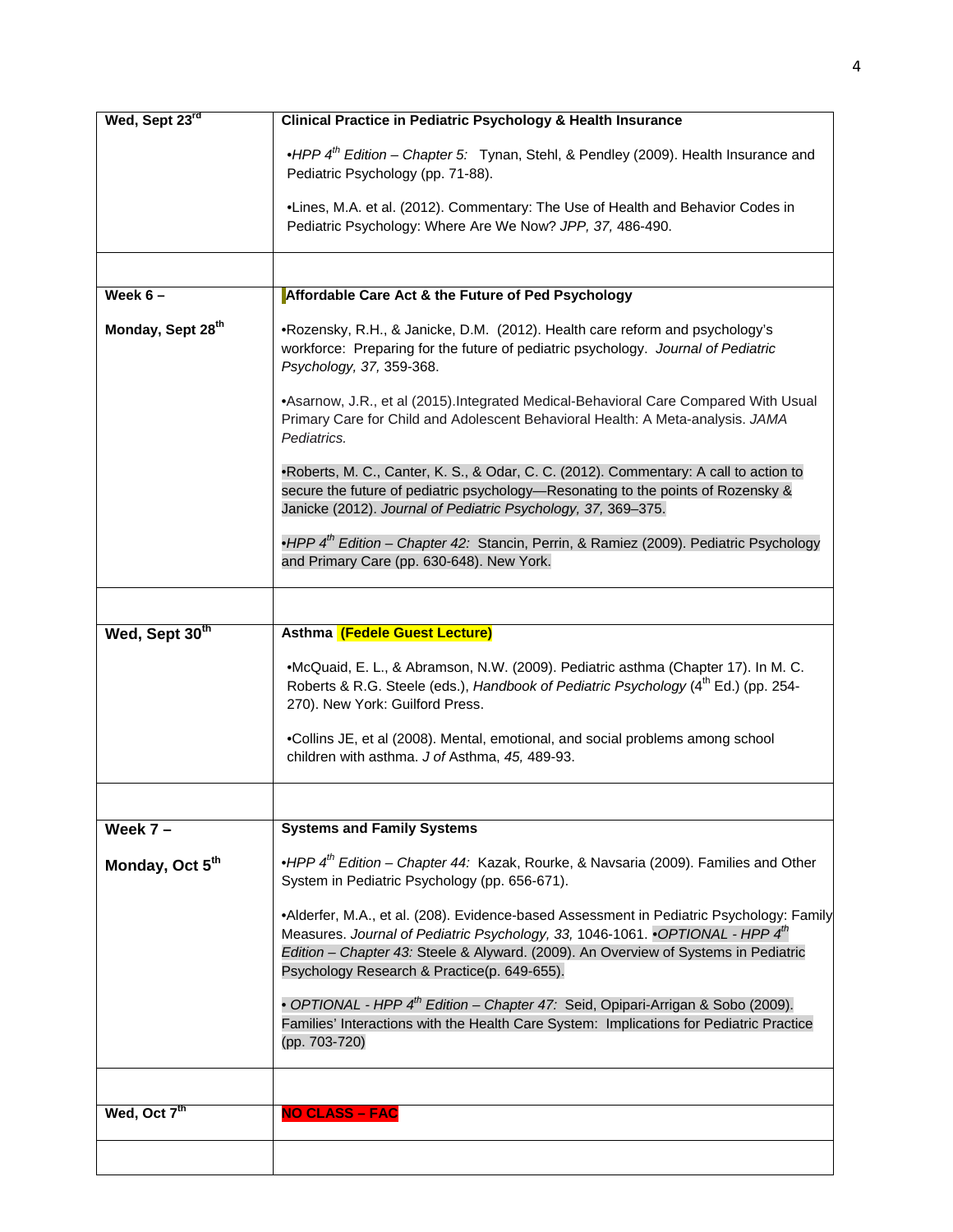| Week $8-$                    | <b>Behavioral Pediatrics (Feeding Aversion &amp; Encopresis/Enuresis)</b>                                                                                                                                                                                                                                       |  |  |  |  |  |  |
|------------------------------|-----------------------------------------------------------------------------------------------------------------------------------------------------------------------------------------------------------------------------------------------------------------------------------------------------------------|--|--|--|--|--|--|
| Monday, Oct 12 <sup>th</sup> | •HPP $4^{th}$ Edition – Chapter 29: Silverman, A.H., & Tarbell, S. (2009). Feeding and<br>vomiting problems in pediatric populations (pp. 429-445).                                                                                                                                                             |  |  |  |  |  |  |
|                              | • HPP $4^{th}$ Edition – Chapter 32: Campbell, Cox, & Borowitz (2009). Elimination<br>Disorders: Enuresis & Encopresis (Chapter 32).(pp. 481-490).                                                                                                                                                              |  |  |  |  |  |  |
|                              | •Ritterband, L. M., Cox, D. J., Walker, L. S., Kovatchev, B., McKnight, L., Patel, K.,<br>Borowitz, S., Sutphen, J. (2003). An internet intervention as adjunctive therapy for<br>pediatric encopresis. Journal of Consulting and Clinical Psychology, 71(5), 910-917.                                          |  |  |  |  |  |  |
|                              |                                                                                                                                                                                                                                                                                                                 |  |  |  |  |  |  |
| Wed, Oct 14 <sup>th</sup>    | Peds Traumatic Brain Injury (Guest Lecture - Shelley Heaton)<br>*Readings to be Determined                                                                                                                                                                                                                      |  |  |  |  |  |  |
|                              |                                                                                                                                                                                                                                                                                                                 |  |  |  |  |  |  |
| Week $9-$                    | Pain Management (Acute & Chronic)                                                                                                                                                                                                                                                                               |  |  |  |  |  |  |
| Monday, Oct 19 <sup>th</sup> | •HPP $4^{th}$ Edition – Chapter 10; Dahlquist & Switkin-Nagel (2009). Chronic and<br>Recurrent Pain (pp. 153-170).                                                                                                                                                                                              |  |  |  |  |  |  |
|                              | •HPP 4 <sup>th</sup> Edition - Chapter 11: Blount et al (2009). Management of Pediatric Pain and<br>Distress Due to Medical Procedures (pp. 171-188).                                                                                                                                                           |  |  |  |  |  |  |
|                              | • HPP 4 <sup>th</sup> Edition - Chapter 28: Tarnowski & Brown (2009). Pediatric Burns. (pp. 420-<br>428).                                                                                                                                                                                                       |  |  |  |  |  |  |
|                              |                                                                                                                                                                                                                                                                                                                 |  |  |  |  |  |  |
| Wed, Oct 21 <sup>st</sup>    | Transition from Child to Adult Care in Chronic Illness Populations                                                                                                                                                                                                                                              |  |  |  |  |  |  |
|                              | •American Academy of Pediatrics (2002). Consensus Statement on Health Care<br>Transitions for Young Adults with Special Health Care Needs. Pediatrics, 110, 1304-<br>1306.                                                                                                                                      |  |  |  |  |  |  |
|                              | .Reiss J & Gibson R. (2002). Health care transition: Destinations unknown. Pediatrics,<br>110, 1307-1314.                                                                                                                                                                                                       |  |  |  |  |  |  |
|                              | .Bowen, Henske, & Potter (2010). Health Care Transition in Adolescents and Young<br>Adults With Diabetes. Clinical Diabetes, 28, 99-106.<br>.OPTIONAL: Pai, A.H., & Schwartz, L. (2011). Introduction to the Special Section:<br>Health Care Transitions of Adolescents and Young Adults with Pediatric Chronic |  |  |  |  |  |  |
|                              | Conditions. Journal of Pediatric Psychology, 36,129-133.                                                                                                                                                                                                                                                        |  |  |  |  |  |  |
|                              |                                                                                                                                                                                                                                                                                                                 |  |  |  |  |  |  |
| Week 10                      | End-of-Life Issues (Death, Palliative Care, and Bereavement)                                                                                                                                                                                                                                                    |  |  |  |  |  |  |
| Mon, Oct 26 <sup>th</sup>    | • HPP $4^{th}$ Edition – Chapter 14: Gerhardt et al. (2009). Palliative Care, End of Life,<br>and Bereavement (pp. 216-226).                                                                                                                                                                                    |  |  |  |  |  |  |
|                              | •Mauk, G. W., & Sharpnak, J. D. (1997). Grief. In G. G. Bear, K. M. Minke, & A. Thomas<br>(Eds.), Children's needs II: Development, problems, and alternatives (pp. 375-385).<br>Bethesda, MD: National Association of School Psychologists.                                                                    |  |  |  |  |  |  |
|                              |                                                                                                                                                                                                                                                                                                                 |  |  |  |  |  |  |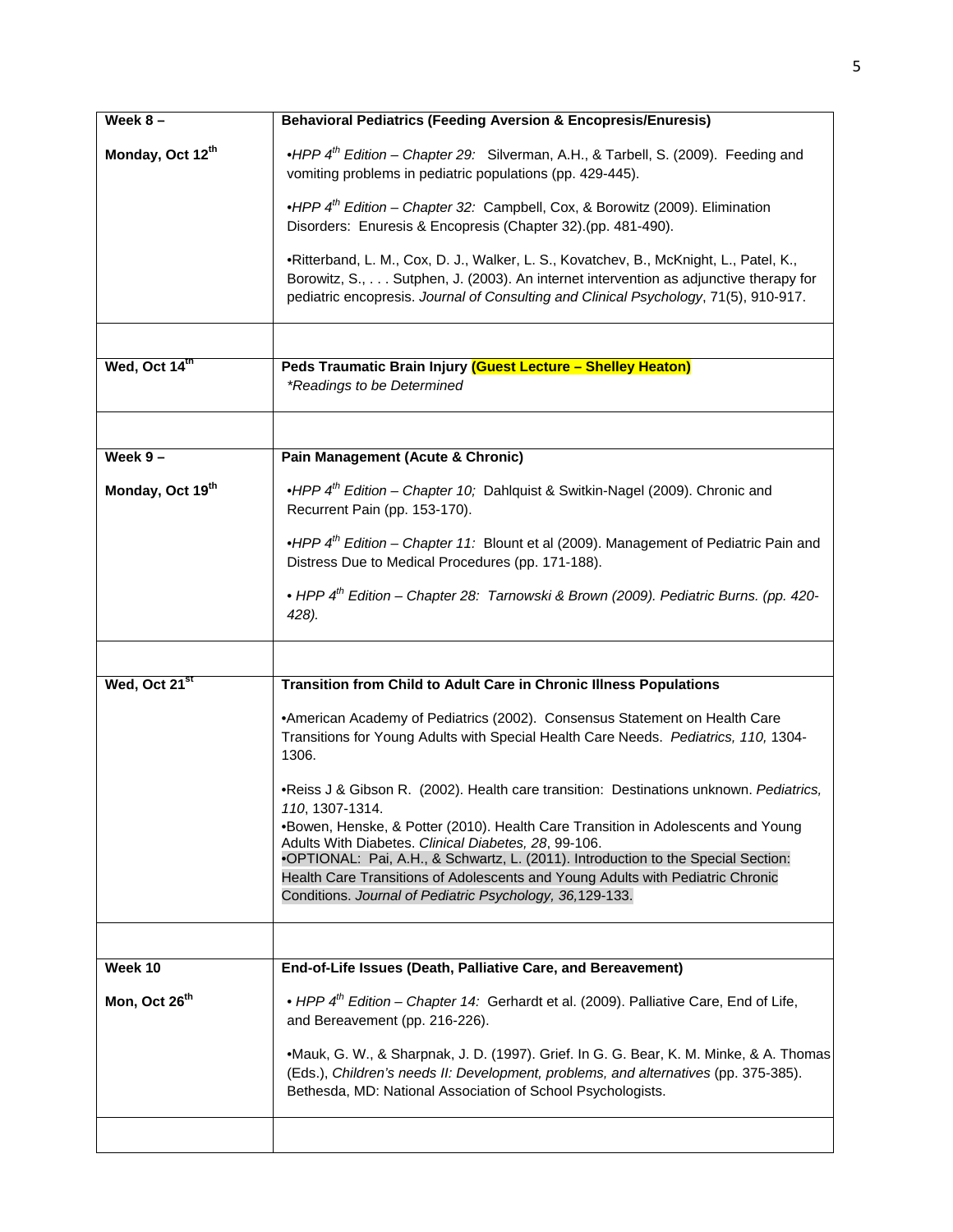| Wed. Oct 28th              | <b>Translation and Disseminations</b>                                                                                                                                                                                                                                    |
|----------------------------|--------------------------------------------------------------------------------------------------------------------------------------------------------------------------------------------------------------------------------------------------------------------------|
|                            | •Glasgow, R.E., Klesges, L.M., Dzewalktowski, D.A., Bull, S.S., & Estabrooks, P. (2004).<br>The future of health behavior change research: What is needed to improve translation of<br>research into health promotion practice? Annals of Behavioral Medicine, 27, 3-12. |
|                            | •Estabrooks & Allen (2012). Updating, Employing, and Adapting: A Commentary on<br>What Does It Mean to "Employ" The RE-AIM Model. Evaluation and the Health<br>Professions, 36, 67-72                                                                                    |
|                            | •Glasgow et al (2002). The RE-AIM framework for evaluating interventions: what can it<br>tell us about approaches to chronic illness management? Patient Education and<br>Counseling, 44, 119-127.                                                                       |
|                            |                                                                                                                                                                                                                                                                          |
| Week 11<br>Monday, Nov 2nd | eHealth & mHealth Applications in Pediatric Psychology<br>.Wu, et al (2014). Commentary: Pediatric eHealth Interventions: Common Challenges<br>During Development, Implementation, and Dissemination. J of Pediatric Psychology,<br>39, 612-623.                         |
|                            | •Cushing & Steele (2010). A Meta-Analytic Review of eHealth Interventions for<br>Pediatric Health Promoting and Maintaining Behaviors. J of Pediatric Psychology, 35,<br>937-949.                                                                                        |
|                            | •Brannon & Cushing (2015). A Systematic Review: Is There an App for That?<br>Translational Science of Pediatric Behavior Change for Physical Activity and Dietary<br>Interventions. J of Pediatric Psychology, 40, 373-384.                                              |
|                            |                                                                                                                                                                                                                                                                          |
| Wed, Nov 4th               | Economic, Racial & Ethnic Health Disparities (Fedele Guest Lecture)                                                                                                                                                                                                      |
|                            | •HPP 4 <sup>th</sup> Edition - Chapter 6: Clay, D. L. (2009). Cultural and Diversity Issues in<br>Research and Practice. (pp. 89-98).                                                                                                                                    |
|                            | •Brach, C., & Fraserirector, I. (2000). Can cultural competency reduce racial and ethnic<br>health disparities? A review and conceptual model. Medical Care Research and Review,<br>57, 181-217.                                                                         |
|                            |                                                                                                                                                                                                                                                                          |
| Week 12                    | <b>Quality Improvement and Cost Effectiveness</b>                                                                                                                                                                                                                        |
| Mon, Nov 9 <sup>th</sup>   | •McGrady, M.E. (2014). Commentary: demonstrating cost-effectiveness in pediatric<br>psychology. Journal of Pediatric Psychology, 39, 602-611.\                                                                                                                           |
|                            | •Muennig, P. (2008). Defining and explaining cost-effectiveness (Chapter 1) in Cost-<br>effectiveness analysis in health: A practical approach. San Francisco, CA: Jossey-Bass.                                                                                          |
|                            |                                                                                                                                                                                                                                                                          |
| Wed, Nov 11th              | <b>NO CLASS - - VETERAN'S DAY</b>                                                                                                                                                                                                                                        |
|                            |                                                                                                                                                                                                                                                                          |
| Week 13                    | <b>Ethical Issues in Pediatric Psychology</b>                                                                                                                                                                                                                            |
| Mon, Nov 16 <sup>th</sup>  | •HPP 4 <sup>th</sup> Edition - Chapter 2: Rae, Brunnquell & Sullivan (2009). Ethical and Legal<br>Issues in Pediatric Psychology (pp. 19-34).                                                                                                                            |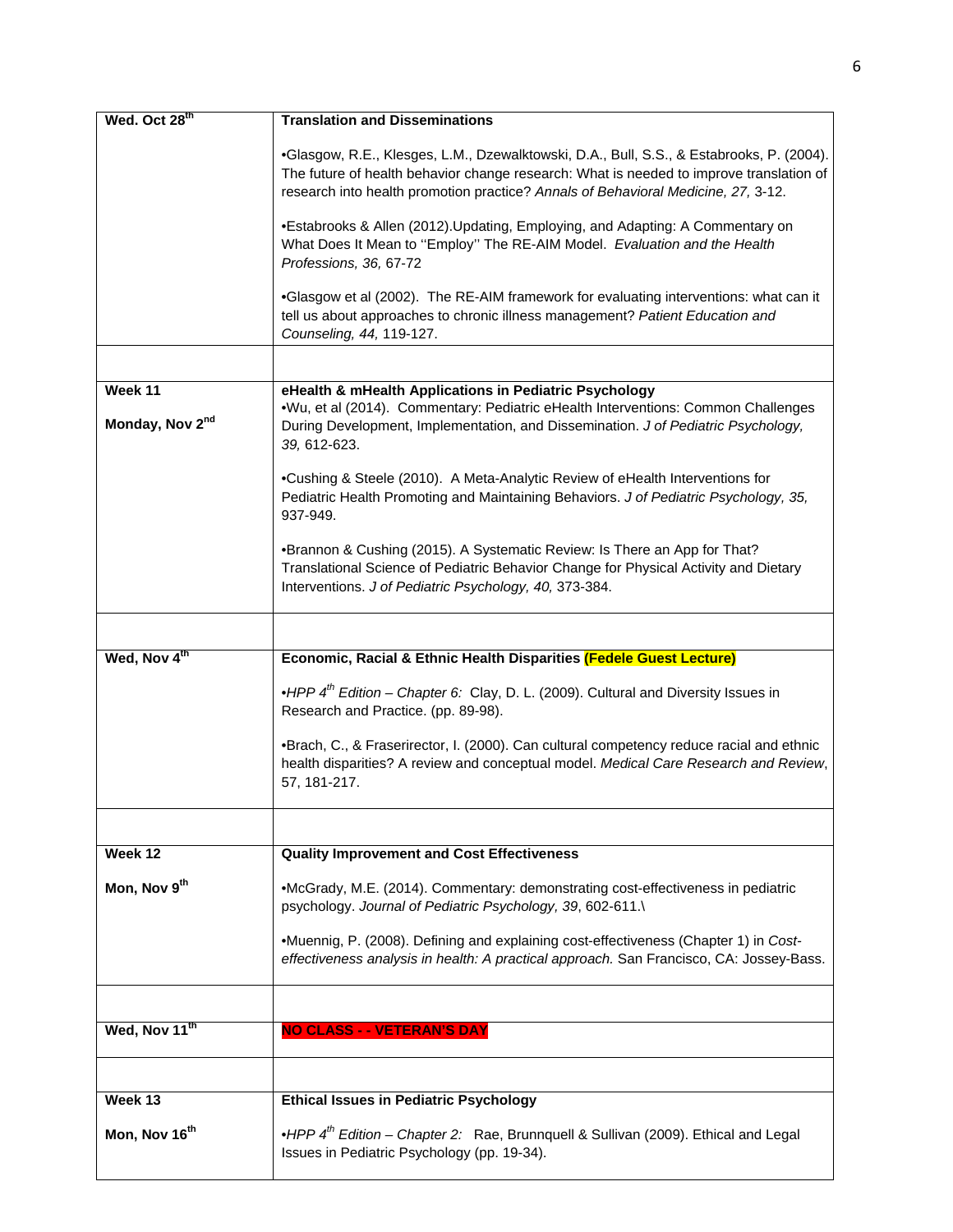| Wed, Nov 18th          | Psychopharmacology                                                                                                                                                                                                                                                                                                            |
|------------------------|-------------------------------------------------------------------------------------------------------------------------------------------------------------------------------------------------------------------------------------------------------------------------------------------------------------------------------|
|                        | •HPP 4 <sup>th</sup> Edition - Chapter 12: Brown, Daly, Carpenter, & Cohen (2009). Pediatric<br>Pharmacology and Psychopharmacology (pp. 189-204).                                                                                                                                                                            |
|                        | •Brown R., et al (2006). Working Group on Psychotropic Medications for Children and<br>Adolescents. Read "Preface and Executive Summary" (pages 11-19). Washington,<br>D.C., American Psychological Association                                                                                                               |
|                        |                                                                                                                                                                                                                                                                                                                               |
| Week 14                | <b>Genetics, Genetics Testing, and Epigenetics</b>                                                                                                                                                                                                                                                                            |
| Mon, Nov 23rd          | .Nugent, Goldberg, & Uddin. (2015). Topical Review: The Emerging Field of<br>Epigenetics: Informing Models of Pediatric Trauma and Physical Health. Journal of<br>Pediatric Psychology, Advanced Access.<br>• HPP 4 <sup>th</sup> Edition - Chapter 48: Tercyak, K.P. (2009). Genetics and Genetic Testing.<br>(pp. 721-736). |
|                        |                                                                                                                                                                                                                                                                                                                               |
|                        |                                                                                                                                                                                                                                                                                                                               |
| Wed, Nov 25th          | <b>NO CLASS -- THANKSGIVING HOLIDAY</b>                                                                                                                                                                                                                                                                                       |
|                        |                                                                                                                                                                                                                                                                                                                               |
| Week 15, Mon, Nov 30th | <b>Student Presentations</b>                                                                                                                                                                                                                                                                                                  |
|                        |                                                                                                                                                                                                                                                                                                                               |
| Wed, Dec 2nd           | <b>Student Presentations</b>                                                                                                                                                                                                                                                                                                  |
|                        |                                                                                                                                                                                                                                                                                                                               |
| Week 16, Mon, Dec 7th  | <b>Student Presentations</b>                                                                                                                                                                                                                                                                                                  |
|                        |                                                                                                                                                                                                                                                                                                                               |
| Wed, Dec 9th           | <b>Student Presentations</b>                                                                                                                                                                                                                                                                                                  |

# **Course Materials and Technology**

Class readings will be available in PDF form on the student share drive. However, many of the readings will be taken from the following book. Thus, it is recommended that students who plan to build a career in pediatric psychology consider purchasing this text from on-line bookstores (e.g., Amazon.com). Of note, the  $5<sup>th</sup>$  Edition of the Handbook is currently in development and is expected to be available for purchase in late 2016 or early 2017.

1. Roberts, M.C. & Steele, R.G. (2009). *Handbook of Pediatric Psychology (4th Edition).* New York: The Guilford Press.

\*All readings for the course are saved in pdf format on the student share drive:

## **"S:\CP-Student\2015 – Ped Psych Class"**

\*Readings highlighted in gray in the syllabus are optional for the specific class period, but will also be included in the readings folders.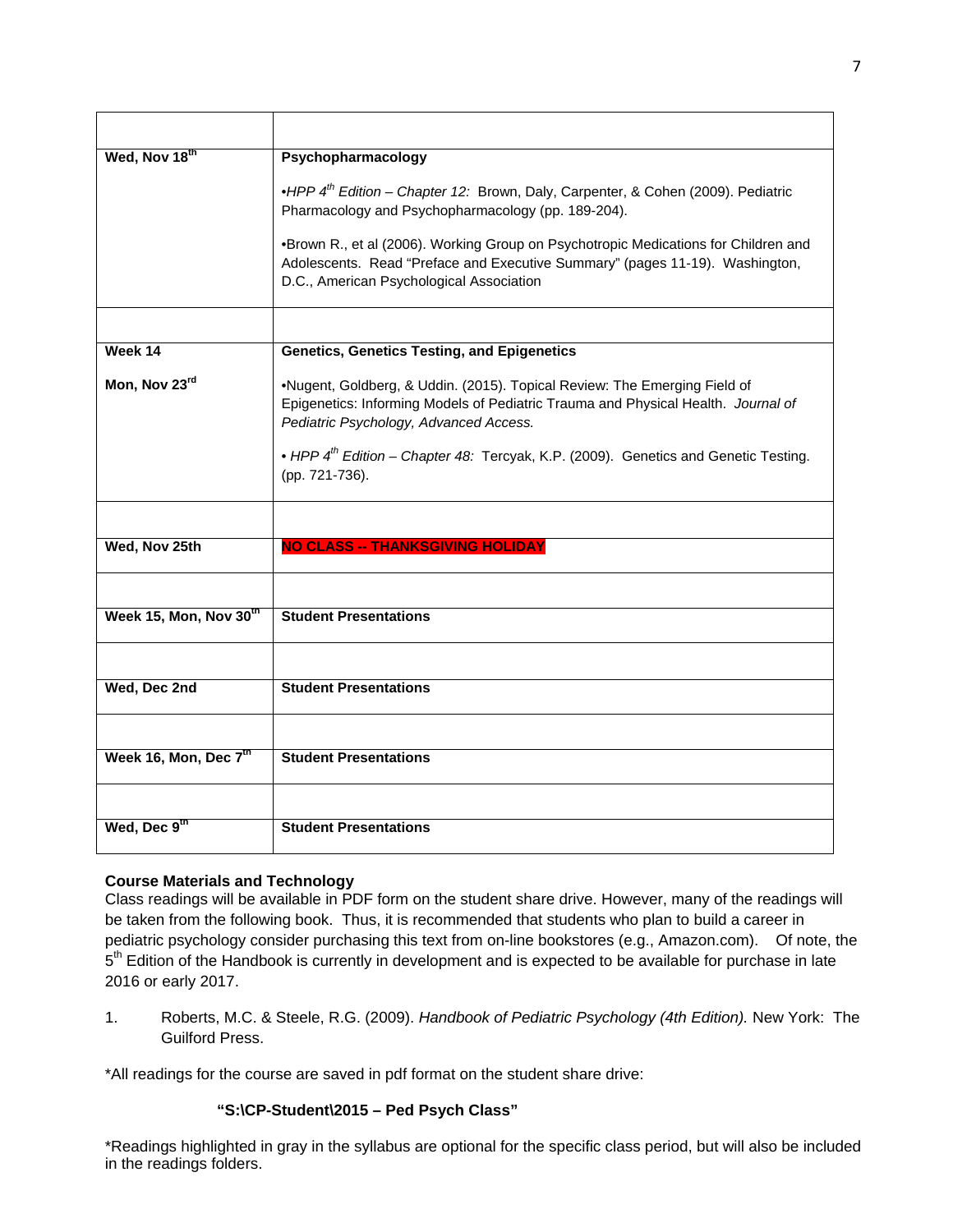## **ACADEMIC REQUIREMENTS AND GRADING**

Your grade will be based on submission of weekly discussion questions, overall class participation, and a class presentation that includes a toolkit. Details for each course requirement are provided below.

| Assignment                         | <b>Points</b> |
|------------------------------------|---------------|
| <b>Class Participation</b>         | 40            |
| Discussion Question for Each Class | 25            |
| <b>Presentation and Toolkit</b>    | 35            |
| <b>TOTAL POINTS</b>                | 100           |

Point system used.

| <b>Points</b>   | 93- | $90-$ | $87 -$ | 83- | 80- | 77.          | 73-         | $70-$       | $67 -$ | 63- | 60-    | <b>Below</b> |
|-----------------|-----|-------|--------|-----|-----|--------------|-------------|-------------|--------|-----|--------|--------------|
| earned          | 100 | 92    | 89     | 86  | 82  | 79           | 76          | 72          | 69     | 66  | 62     | 60           |
| Letter<br>Grade | A   |       | $B +$  | B   | B-  | $\sim$<br>J. | $\sim$<br>ັ | $\bullet^-$ | D+     | ┕   | −<br>− |              |

| ∟etter<br>Grade        |     | А-   | B+   | D<br>о | В-   | C+        | ◠<br>ື                       | ◠<br>ს- | D+               | ר<br>L   | D-   | F<br>▃ | <b>WF</b> |     | <b>NG</b> | S-       |
|------------------------|-----|------|------|--------|------|-----------|------------------------------|---------|------------------|----------|------|--------|-----------|-----|-----------|----------|
| Grade<br><b>Points</b> | 4.0 | 3.67 | 3.33 | 3.0    | 2.67 | 2.33<br>ົ | ⌒<br>$\mathsf{L}.\mathsf{U}$ | .67     | .33 <sub>1</sub> | л.<br>.u | 0.67 | v.v    | 0.0       | 0.0 | 0.0       | $_{0.0}$ |

For greater detail on the meaning of letter grades and university policies related to them, see the Registrar's Grade Policy regulations at:

http://catalog.ufl.edu/ugrad/current/regulations/info/grades.aspx

## **WEEKLY CONTENT QUESTIONS**:

Prior to each class, students are expected to submit one thought-provoking content question based on the assigned readings to promote class discussion. Please submit your questions to Dr. Janicke by **6am the morning of class.** If we have a guest lecturer that day, please submit to Dr. Janicke and the guest lecturer. Content questions should be sent via e-mail (djanicke@phhp.ufl.edu). Guest lecturer e-mails will be provided as needed. Each question is worth 1 point. Points for each content question are assigned using the following scale:

- 1 Good, though provoking question; clear that material was read adequately
- 0.5 Superficial question; unclear whether material was read thoroughly
- 0 No questions submitted, irrelevant content, or clear lack of effort

There will be 26 classes to submit questions; this includes submitting a question on presentation days, as we will also be assigned one article to read for each presentation. I will drop your lowest score; alternatively, you can choose not to submit a question for one class period. Thus, 25 scores count toward your final course grade. This is worth up to *25 points* of your total grade.

If you plan to be absent for an approved reason, you are still responsible for submitting a question.

## **WEEKLY PARTICIPATION IN CLASS DISCUSSIONS**

In order to maximize your learning in this course, it will be essential that you not only read the assigned material, but also understand and apply it. Thus you will be graded on your participation in class discussions throughout the semester. This is worth up to *40 points* toward your overall course grade.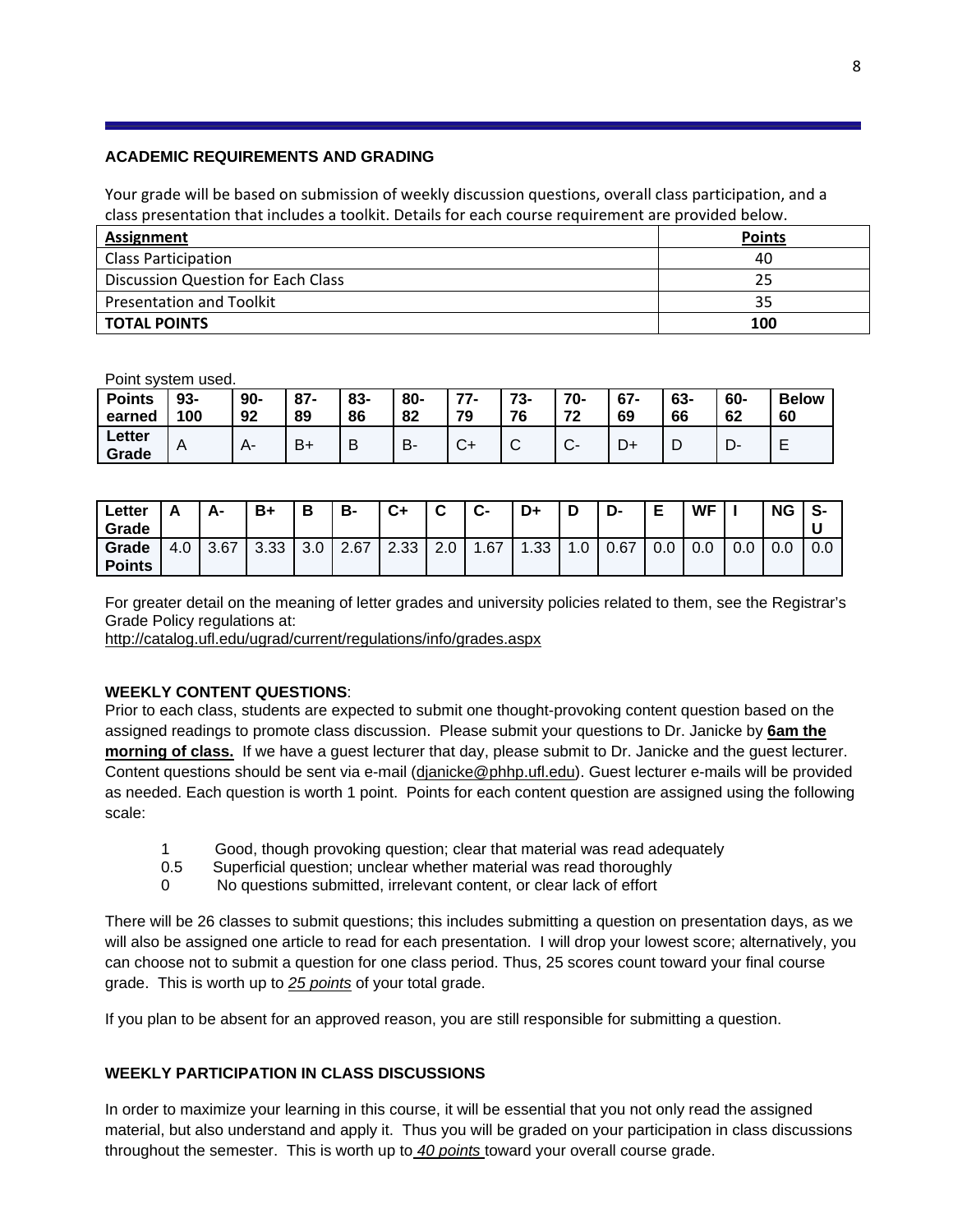## **PRESENTATION AND TOOLKIT**

A large portion of your grade will be based on a presentation you will give in class focusing on an illness condition or other relevant topic in pediatric psychology. You will choose a topic/illness condition from a list of possibilities I have provided below. If you have an alternative idea outside the list provided, you can discuss with me. My strong hope is that you will choose a topic that is of interest to you and something that will extend your knowledge in an area, rather than choosing a topic that is based on the ease with which you can complete it. Your topic choices should be submitted to me during class on **Monday, Oct 12th.** However, the sooner you let me know, the better as it is "first come, first serve", if you will.

#### *Possible Topics Include:*

Cancer, Cystic Fibrosis, Diabetes, Epilepsy, Inflammatory Bowel Disease Pediatric Organ Transplantation, Sickle Cell Disease

**Presentation:** Your power point presentation should last between 30 and 35 minutes. There will be two presentations per class. Your presentation should cover the main pathology, risk factors, symptoms, course, and critical treatment components of the illness condition. You should also discuss the important psychosocial concerns, and the most frequent issues of involvement for pediatric psychologist working with youth with this condition.

In addition, you will present a toolkit for the illness that you will develop and distribute to your classmates.

**Disease Topic Toolkits:** A part of your presentation you will develop and present a "clinical toolkit" of materials (handouts, websites, CD, etc) that can be used for assessment and treatment related to your specific illness as well as other critical issues related to the illness. As noted previously, each topic pertains to a specific illness and a common psychosocial issue/problem related to that illness. Many of the possible assessment and treatment strategies, as well as critical "psychosocial issues/problems" may cut across illnesses. Therefore, feel free to pull in relevant information as it relates to other illness groups.

You will distribute this toolkit to your classmates. In general, the clinical toolkit should be "user friendly" in that your classmates will be able to utilize and apply the information to cases (perhaps with the same health concern or others) seen in their clinical work in the years ahead. Be creative and comprehensive, thinking of what kind of resources you would appreciate having at your disposal should you see a similar case (e.g., bibliotherapy suggestions for families, web site information, copies of non-copyrighted assessment measures, descriptive list of copyrighted and non-copyrighted rating scales, sample monitoring forms, audiotapes or scripts of treatment procedures, strategies for maximizing the effect of a treatment approach, worksheets, etc). It also must include an annotated bibliography for key references useful to a clinician.

\*\*We can discuss as a class how to best distribute your toolkit materials to your classmates.

| Style and clarity of presentation | 10 points |
|-----------------------------------|-----------|
| Content of presentation           | 10 points |
| Toolkit                           | 10 points |
| Ability to answer questions       | 5 points  |
| Total                             | 35 Points |

#### **Policy Related to Required Class Attendance**

Attendance is expected as a part of the student's professional training and will be recorded at the beginning of each class on a sign-in sheet. Students are expected to arrive for class on time and to remain for the full class period. Students needing to miss class or arrive late/leave early should make prior arrangements with the instructor via e-mail. If a student must miss more than one class, the student should work with the instructors to determine a make-up assignment.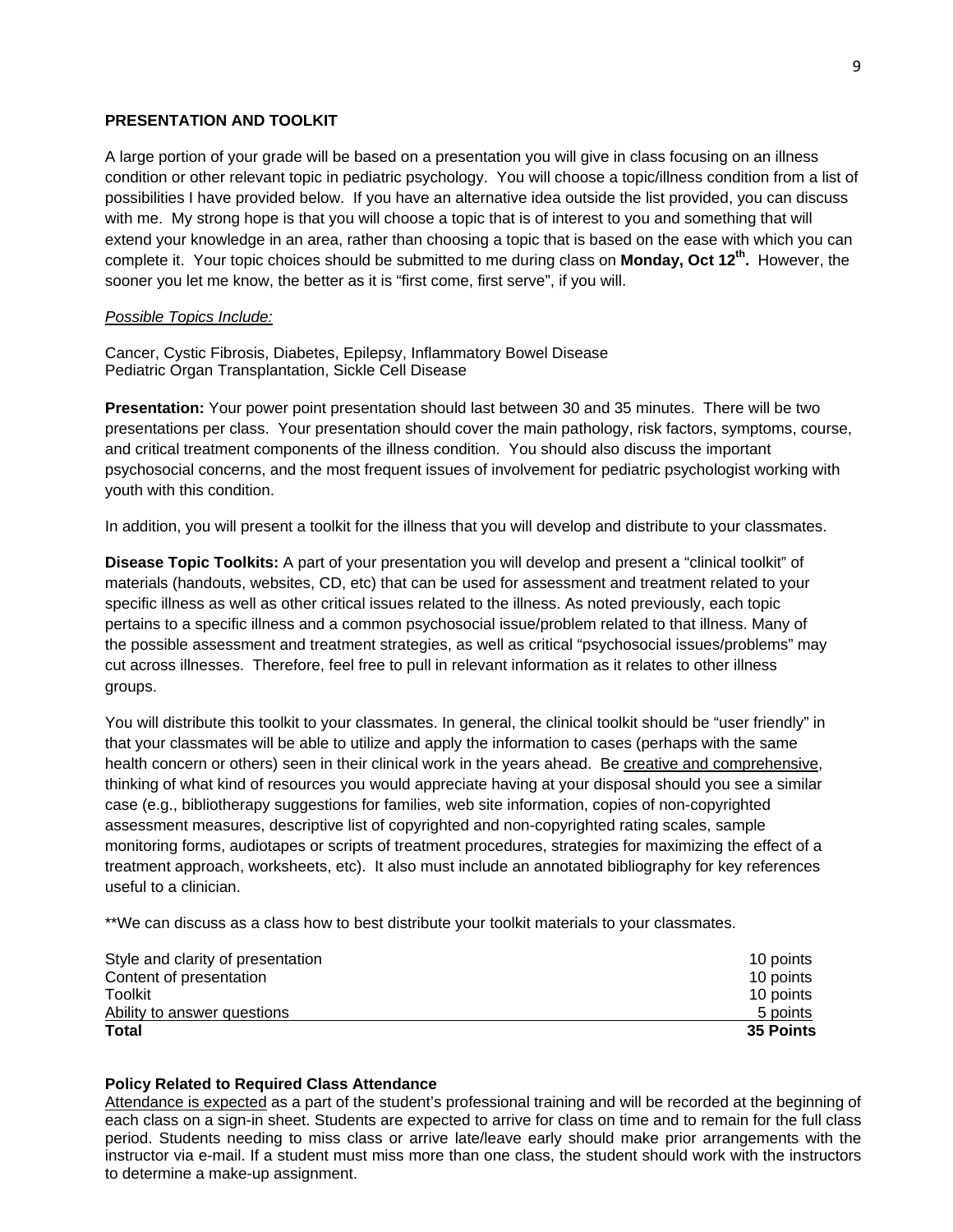Please note all faculty are bound by the UF policy for excused absences. For information regarding the UF Attendance Policy see the Registrar website for additional details: https://catalog.ufl.edu/ugrad/current/regulations/info/attendance.aspx

## **STUDENT EXPECTATIONS, ROLES, AND OPPORTUNITIES FOR INPUT**

### **Expectations Regarding Course Behavior**

Please refrain from using I-pods, cell phones or any other electronic devices during class as it is distracting and inconsiderate of other students and the instructor. Please leave cell phones in carrying case or outside of class; we do not want students utilizing cell phones during class unless there is an urgent issue. Laptop use is acceptable for note taking or presenting; please do not use laptop to search the internet or respond to e-mails during class. No recording of the class will be allowed due to the confidential nature of information to be discussed in the course. It is expected that you will actively participate in discussion during class. Active class participation will enhance learning during the course and aid in meeting the course objective regarding learning how to provide constructive feedback to other students regarding their therapy cases.

Please do not arrive late to class or disrupt the class as it is distracting and inconsiderate of other students and the instructor.

To the extent permitted by facility rules and restrictions, you may bring food and/or beverages to class as long as it does not interfere with your ability to work and/or participate in class and as long as it does not interfere with or your classmates' ability to work and participate in class. You will be expected to clean-up after yourself and dispose of all trash before leaving the classroom.

#### **Communication Guidelines**

It is expected that e-mail communications and behavior with course faculty and other students enrolled in the course will be professional and respectful. Per the Clinical and Health Psychology graduate student handbook, it is never appropriate to post information about patients or therapy sessions on the internet in any fashion, even if identifying information is not included. Likewise, it is not appropriate to post information from class discussion regarding patients or students in the course on the internet in any fashion. It is also not appropriate to make negative statements regarding a student's clinical skills to other students in the course or in the graduate program. Concerns about another student's clinical skills should be directed to one of the course faculty.

## **Academic Integrity**

Students are expected to act in accordance with the University of Florida policy on academic integrity. As a student at the University of Florida, you have committed yourself to uphold the Honor Code, which includes the following pledge:

#### "**We, the members of the University of Florida community, pledge to hold ourselves and our peers to the highest standards of honesty and integrity**."

You are expected to exhibit behavior consistent with this commitment to the UF academic community, and on all work submitted for credit at the University of Florida, the following pledge is either required or implied:

## **"On my honor, I have neither given nor received unauthorized aid in doing this assignment."**

It is your individual responsibility to know and comply with all university policies and procedures regarding academic integrity and the Student Honor Code. Violations of the Honor Code at the University of Florida will not be tolerated. Violations will be reported to the Dean of Students Office for consideration of disciplinary action. For additional information regarding Academic Integrity, please see Student Conduct and Honor Code or the Graduate Student Website for additional details:

https://www.dso.ufl.edu/sccr/process/student-conduct-honor-code/ http://gradschool.ufl.edu/students/introduction.html

Please remember cheating, lying, misrepresentation, or plagiarism in any form is unacceptable and inexcusable behavior.